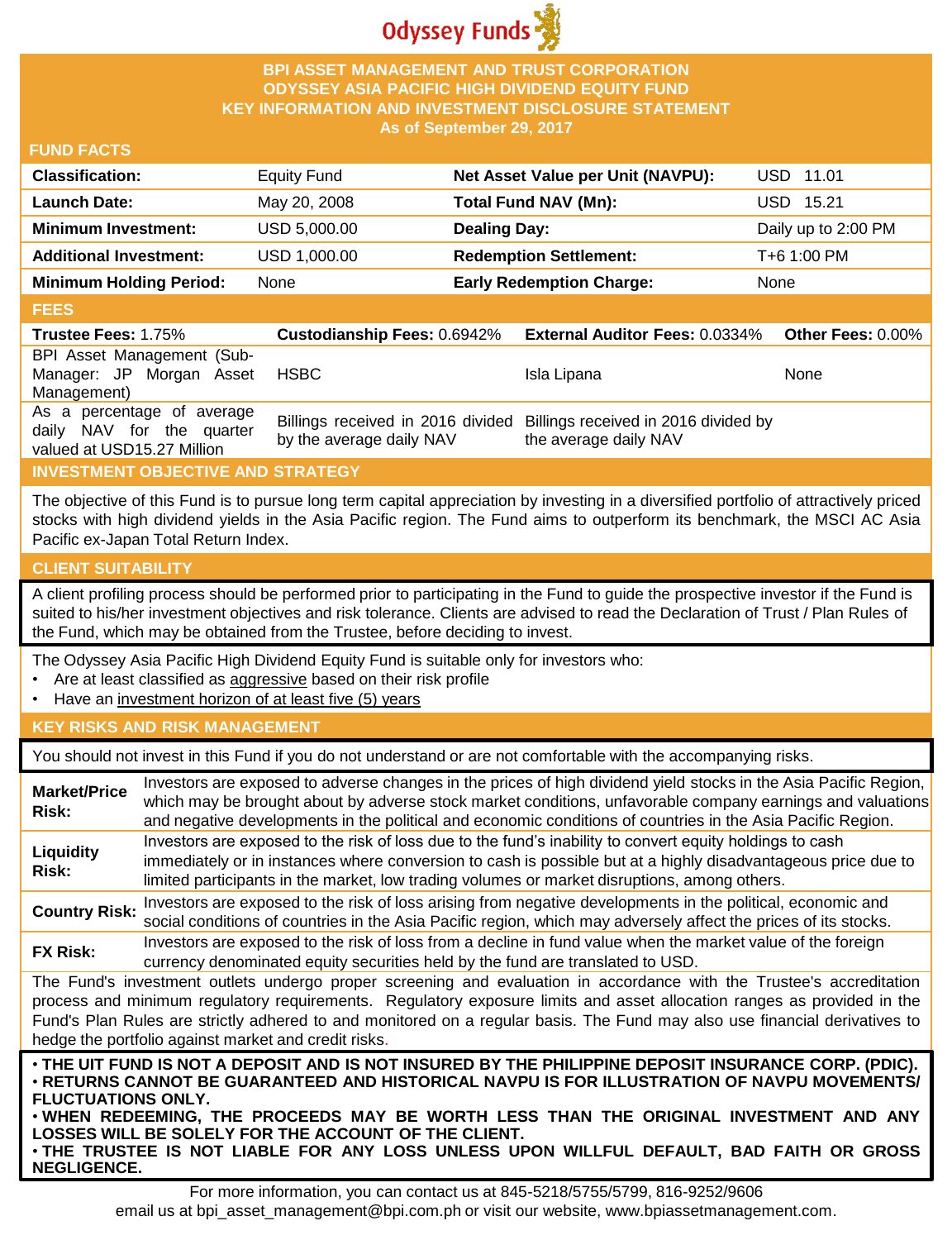#### **FUND PERFORMANCE AND STATISTICS AS OF SEPTEMBER 29, 2017**

(Purely for reference purposes and is not a guarantee of future results)



Benchmark\* : MSCI AC Asia Pacific ex-Japan Total Return Index

| <b>CUMULATIVE PERFORMANCE (%) 1</b>    |         |       |         |       |         |                   |
|----------------------------------------|---------|-------|---------|-------|---------|-------------------|
|                                        | 1 mo    | 3 mos | 6 mos   | 1 YR  | 3 YRS   | S.I. <sup>5</sup> |
| Fund                                   | $-1.43$ | 1.57  | 4.26    | 8.26  | 7.52    | 10.10             |
| <b>Benchmark</b>                       | $-0.29$ | 5.93  | 12.50   | 20.67 | 21.88   | 40.05             |
| <b>ANNUALIZED PERFORMANCE (%) 1</b>    |         |       |         |       |         |                   |
|                                        | 1 YR    | 2 YRS | 3 YRS   | 4 YRS | 5 YRS   | S.I. <sup>5</sup> |
| Fund                                   | 8.26    | 10.97 | 2.45    | 2.82  | 2.91    | 1.03              |
| <b>Benchmark</b>                       | 20.67   | 19.37 | 6.82    | 6.60  | 6.71    | 3.66              |
| <b>CALENDAR YEAR PERFORMANCE (%) 1</b> |         |       |         |       |         |                   |
|                                        | YTD     | 2015  | 2014    | 2013  | 2012    | 2011              |
| Fund                                   | 14.81   | 3.45  | $-9.91$ | 7.08  | $-5.41$ | 21.10             |
| <b>Benchmark</b>                       | 27.52   | 6.18  | $-9.47$ | 3.71  | 2.65    | 22.75             |

### **PORTFOLIO COMPOSITION**

| <b>Allocation</b>                      | % of Fund     |
|----------------------------------------|---------------|
| Equities                               | 95.91         |
| Cash                                   | 4.30          |
| Time deposits and money market         |               |
| Other receivables - net of liabilities | $-0.21$       |
| <b>Top Five Sector Holdings</b>        | % of Equities |
| Financials                             | 40.49         |
| Industrials                            | 11.49         |
| Utilities                              | 9.61          |
| Information Technology                 | 8.05          |
| Energy                                 | 7.34          |
| <b>Top Five Country Weightings</b>     | % of Equities |
| China                                  | 28.08         |
| Australia                              | 16.67         |
| Hong Kong                              | 14.06         |
| Taiwan                                 | 11.18         |
| Korea                                  | 10.55         |

| <b>NAVPU over the past 12 months</b>     |         |
|------------------------------------------|---------|
| Highest                                  | 11.32   |
| Lowest                                   | 9.57    |
| <b>STATISTICS</b>                        |         |
| Portfolio Beta                           | 0.91    |
| Volatility, Past 1 Year (%) <sup>2</sup> | 9.13    |
| Sharpe Ratio <sup>3</sup>                | 1.04    |
| Information Ratio <sup>4</sup>           | $-2.51$ |
| Current Number of Holdings               | 71      |

### <sup>1</sup>Returns are net of fees.

<sup>2</sup>Measures the degree to which the Fund fluctuates vis-à-vis its average return over a period of time.

<sup>3</sup>Used to characterize how well the return of a Fund compensates the investor for the level of risk taken. The higher the number, the better.

<sup>4</sup>Measures reward-to-risk efficiency of the portfolio relative to the benchmark. The higher the number, the higher the reward per unit of risk.

<sup>5</sup>Since inception.

6 Includes accrued income, investment securities purchased, accrued expenses, etc.

\*Declaration of Trust is available upon request through branch of account.

## **TOP TEN HOLDINGS**

| <b>Name</b>                                | % of Equities |
|--------------------------------------------|---------------|
| Bangkok Bank                               | 4.95          |
| CK Hutchison Holdings                      | 4.94          |
| Korea Electric Power                       | 4.84          |
| <b>HSBC Holdings</b>                       | 4.17          |
| <b>CNOOC</b>                               | 4.16          |
| <b>DBS Group Holdings</b>                  | 4.14          |
| Australia and New Zealand<br>Banking Group | 3.96          |
| Yuanta Financial Holdings                  | 3.16          |
| China Mobile                               | 3.04          |
| Amcor                                      | 2.83          |

# **RELATED PARTY TRANSACTIONS\***

The Fund has no transactions and outstanding investments with entities related to BPI Asset Management and Trust Corporation (BPI AMTC).

\* Related party in accordance with BPI AMTC's internal policy.